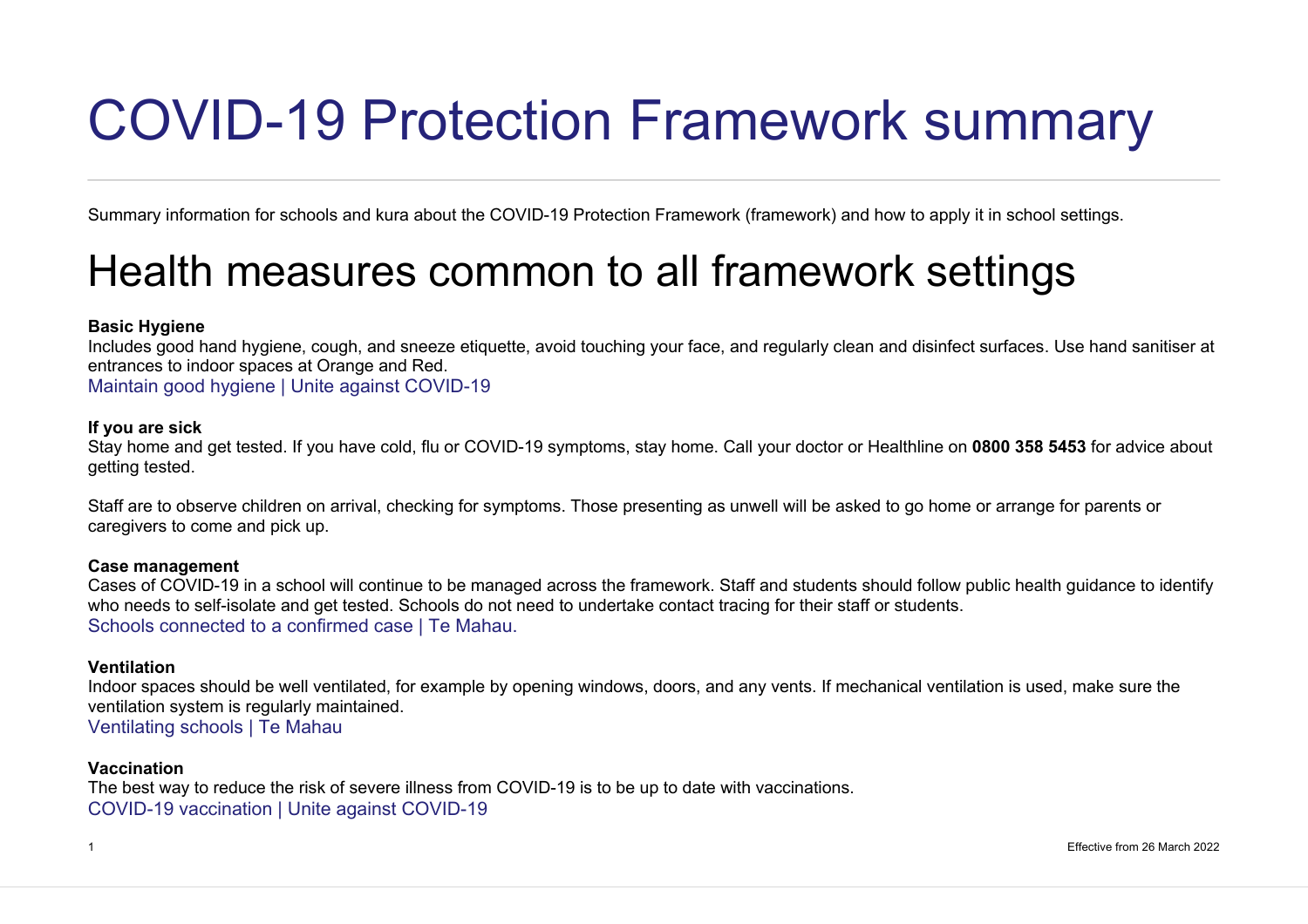# Health measures by framework setting

| <b>Measure</b>                                         | <b>Green</b>                                                                                                                                                                                       | <b>Orange</b>                                                                                                                                                                                                                                                                                                                                                                                   | <b>Red</b>                                                                                                                                                                                                                                                                                                                                                                                                                                                                                       |
|--------------------------------------------------------|----------------------------------------------------------------------------------------------------------------------------------------------------------------------------------------------------|-------------------------------------------------------------------------------------------------------------------------------------------------------------------------------------------------------------------------------------------------------------------------------------------------------------------------------------------------------------------------------------------------|--------------------------------------------------------------------------------------------------------------------------------------------------------------------------------------------------------------------------------------------------------------------------------------------------------------------------------------------------------------------------------------------------------------------------------------------------------------------------------------------------|
| <b>Face Masks</b>                                      | • Masks are encouraged but not<br>required, when inside at school<br>• Nurses in schools and other health<br>professionals will need to follow<br>their own industry guidance for<br>using PPE.    | • Masks are strongly encouraged to<br>be worn when indoors.<br>• Masks are strongly recommended<br>to be worn at indoor gatherings<br>with large numbers of students.<br>• For all ākonga aged 12 years and<br>above, masks are mandatory on<br>school transport.<br>• Nurses in schools and other health<br>professionals will need to follow<br>their own industry guidance for<br>using PPE. | • Masks must be worn when indoors by ākonga<br>receiving education in Years 4 and above and any<br>staff member working to provide, or support the<br>provision of, that education.<br>• Masks are not required to be worn in schools by<br>staff or students, for Years $1 - 3$ .<br>• For all ākonga Year 4 and upwards masks are<br>mandatory on school transport.<br>• Nurses in schools and other health professionals<br>will need to follow their own industry guidance for<br>using PPE. |
| <b>Children</b><br>with<br>complex<br>medical<br>needs | • Encouraged to take additional<br>precautions when leaving home.<br>• Parents, caregivers and students<br>will need to work with the school to<br>develop a plan to support<br>attendance onsite. | • Encouraged to take additional<br>precautions when leaving home.<br>• Parents, caregivers and students<br>will need to work with the school to<br>develop a plan to support<br>attendance onsite.                                                                                                                                                                                              | • Children with complex medical needs, can seek<br>advice from their health professional about whether<br>it is appropriate to come to school.<br>• Support for offsite learning will be provided for those<br>who are advised to remain at home.                                                                                                                                                                                                                                                |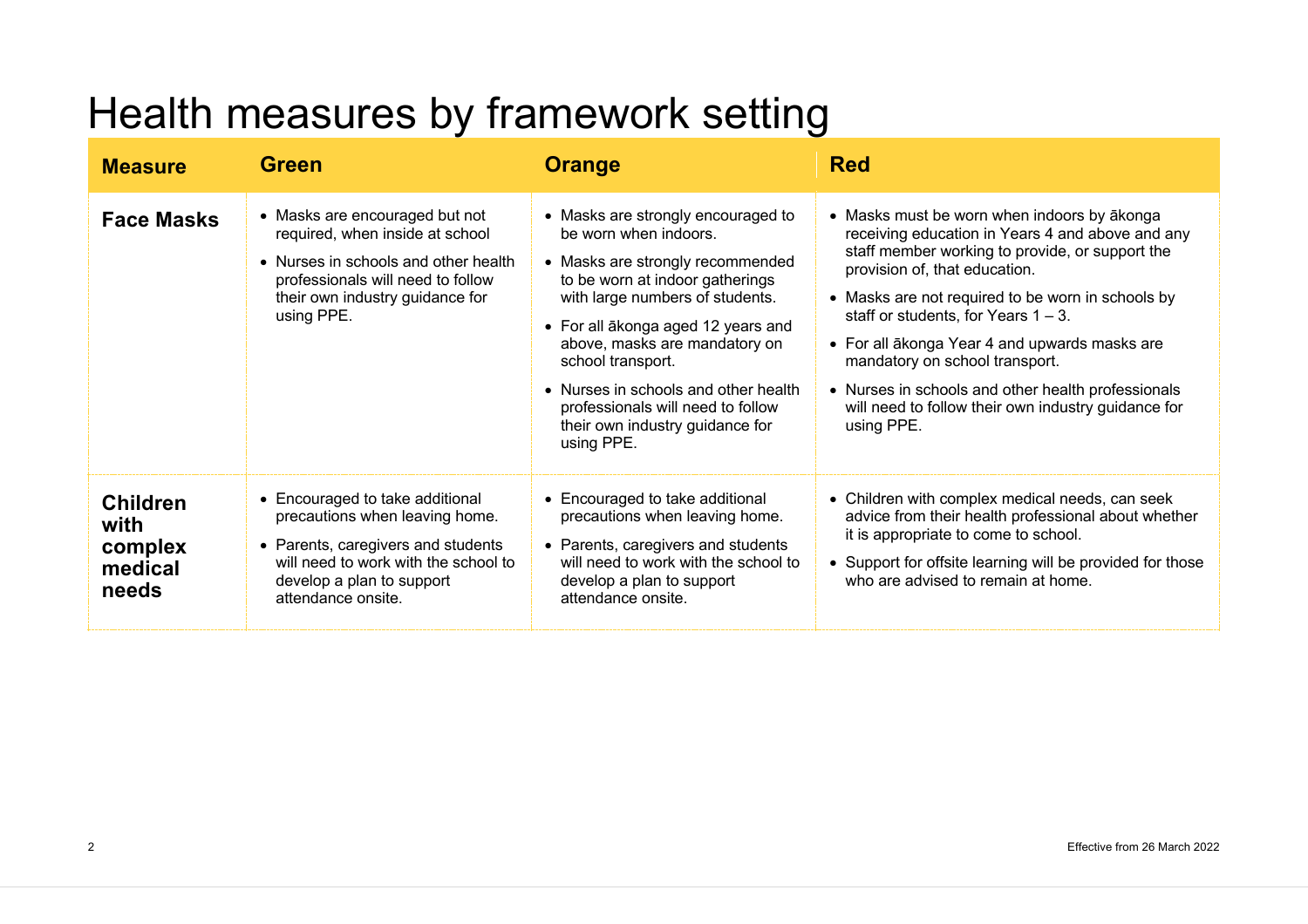| <b>Measure</b>                                                                   | <b>Green</b>                                                                                                                                                                                                              | <b>Orange</b>                                                                                                                                                                                                                                                                                                                                                                                                      | <b>Red</b>                                                                                                                                                                                                                                                                                                                                                                                                                                                                                                                                                                                                                                                                                         |
|----------------------------------------------------------------------------------|---------------------------------------------------------------------------------------------------------------------------------------------------------------------------------------------------------------------------|--------------------------------------------------------------------------------------------------------------------------------------------------------------------------------------------------------------------------------------------------------------------------------------------------------------------------------------------------------------------------------------------------------------------|----------------------------------------------------------------------------------------------------------------------------------------------------------------------------------------------------------------------------------------------------------------------------------------------------------------------------------------------------------------------------------------------------------------------------------------------------------------------------------------------------------------------------------------------------------------------------------------------------------------------------------------------------------------------------------------------------|
| <b>Physical</b><br>distancing                                                    | • Physical distancing is not a<br>requirement.                                                                                                                                                                            | • Physical distancing is strongly<br>encouraged, particularly from<br>people you don't know.<br>• In primary settings, if cases are<br>proportionately higher in your<br>community, consider whether<br>classroom groupings are possible<br>to minimise potential spread<br>• Activities with large numbers of<br>students, if they are to go ahead,<br>should take place in well-ventilated<br>areas or outdoors. | • Physical distancing and groupings should be<br>observed where practicable. Consider assigned<br>seating plans.<br>• Beyond classroom groupings physical distancing of<br>1 metre when indoors should be observed wherever<br>practicable.<br>• Large groups of students meeting indoors should be<br>avoided including assemblies, prize giving's and<br>performances.                                                                                                                                                                                                                                                                                                                           |
| <b>Physical and</b><br>cultural<br>activities on<br>site / use of<br>playgrounds | • Playgrounds can be used<br>(maintain good hand hygiene).<br>• Physical and cultural activities can<br>go ahead on site (all other public<br>health measures must be<br>maintained including good hygiene<br>practices). | • Playgrounds can be used<br>(maintain good hand hygiene).<br>• Physical and cultural activities can<br>go ahead on site (all other public<br>health measures must be<br>maintained including good hygiene<br>practices).                                                                                                                                                                                          | • Playgrounds can be used (maintain good hand<br>hygiene) but consider rostering use by different<br>groups to minimise congestion.<br>• Exercising, singing and use of wind instruments<br>should be held outside wherever practicable or in<br>well ventilated indoor spaces - these are higher risk<br>activities when held indoors.<br>• Physical education classes and break time activities<br>can include access to sports equipment, but<br>hygiene practices should be observed before and<br>after playing with equipment.<br>• Physical distancing is not possible in some<br>activities. In these situations, extra emphasis on<br>handwashing and drying before and after activities. |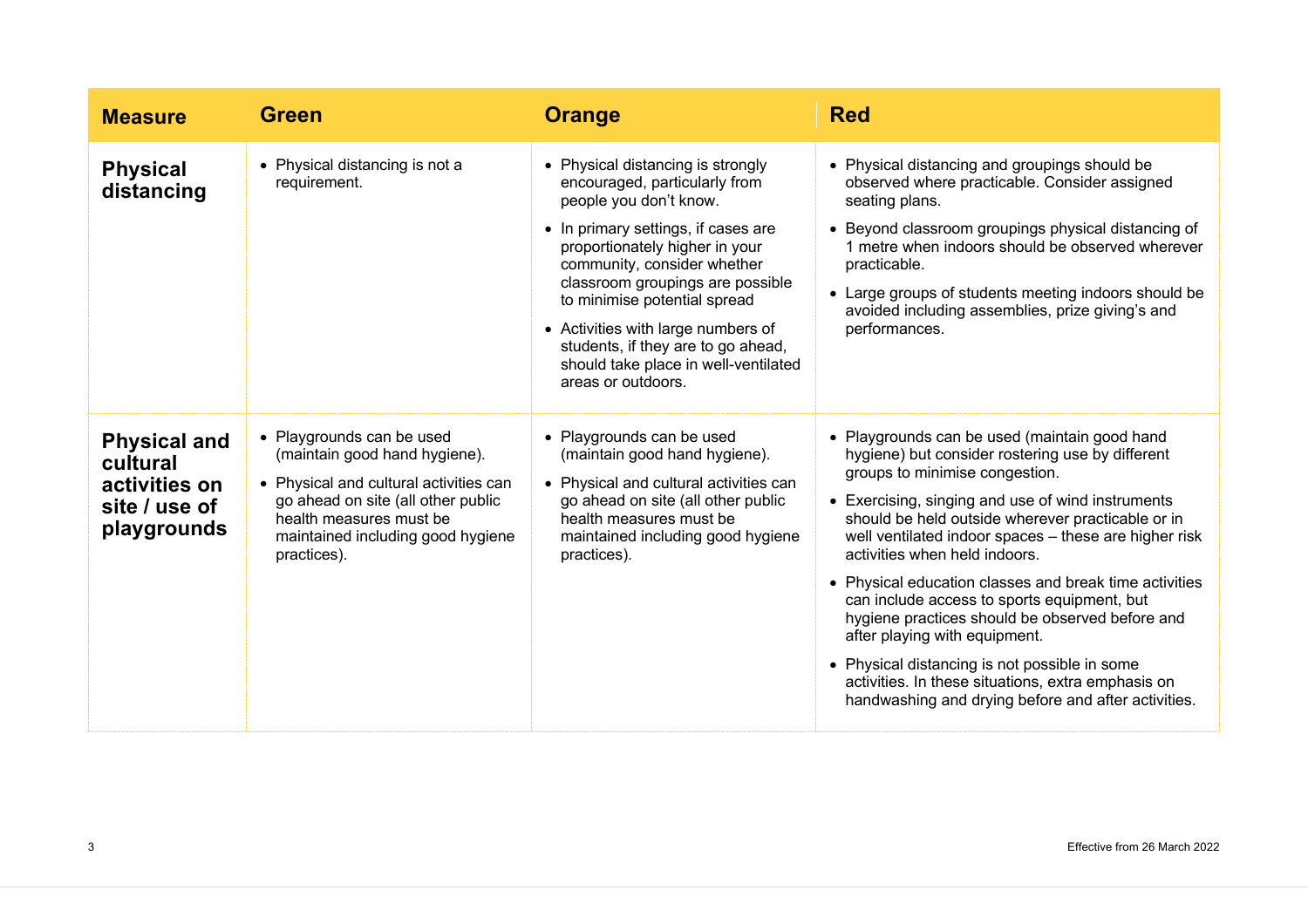| <b>Measure</b>                                                                                                     | <b>Green</b>                                      | <b>Orange</b>                                                                                                                                                                                                                                                                                                                                                                                                                                                                                                                                                                                                                | <b>Red</b>                                                                                                                                                                                                                                                                                                                                                                                                   |
|--------------------------------------------------------------------------------------------------------------------|---------------------------------------------------|------------------------------------------------------------------------------------------------------------------------------------------------------------------------------------------------------------------------------------------------------------------------------------------------------------------------------------------------------------------------------------------------------------------------------------------------------------------------------------------------------------------------------------------------------------------------------------------------------------------------------|--------------------------------------------------------------------------------------------------------------------------------------------------------------------------------------------------------------------------------------------------------------------------------------------------------------------------------------------------------------------------------------------------------------|
| <b>Curriculum</b><br>related<br>activities -<br>including<br>technology<br>centres,<br>examinations.<br>assemblies | • You cannot require proof of<br>vaccination.     | • You cannot require proof of<br>vaccination.<br>• Activities with large numbers of<br>students, if they are to go ahead,<br>should take place in well-ventilated<br>areas or outdoors.<br>• If Risk Assessment indicates<br>higher risk for your community,<br>consider how you might limit any<br>large indoor gatherings.                                                                                                                                                                                                                                                                                                 | • You cannot require proof of vaccination.<br>• Activities with large numbers of students should not<br>go ahead unless held outdoors.<br>• It is strongly recommended that assemblies do not<br>go ahead at Red.<br>• Where other students are coming onsite for<br>learning, 1m physical distancing should be applied<br>where practicable.<br>• Examinations should have 1.5m physical distancing.        |
| Non-<br>curriculum<br>related<br>events and<br>activities                                                          | • There are no specific requirements<br>at Green. | • Activities need to meet the<br>requirements for events and<br>gatherings under the framework<br>when onsite and offsite.<br>• There are no indoor capacity limits.<br>You are strongly encouraged to<br>use allocated seating for large<br>events (such as those with more<br>than 500 people) or apply a<br>maximum capacity limit based on<br>the maximum number of people<br>who could occupy the space if<br>each person was one metre apart.<br>• Workers at indoor events and<br>gatherings are required to wear<br>masks.<br>• The same rules/guidance will also<br>apply if you are hiring out your<br>facilities. | • Events should be limited<br>• Activities with large numbers of students should not<br>go ahead unless held outdoors.<br>• Activities need to meet the requirements for events<br>and gatherings under the framework when onsite<br>and offsite including workers at indoor events and<br>gatherings are required to wear masks.<br>• These rules will also apply if you are hiring out your<br>facilities. |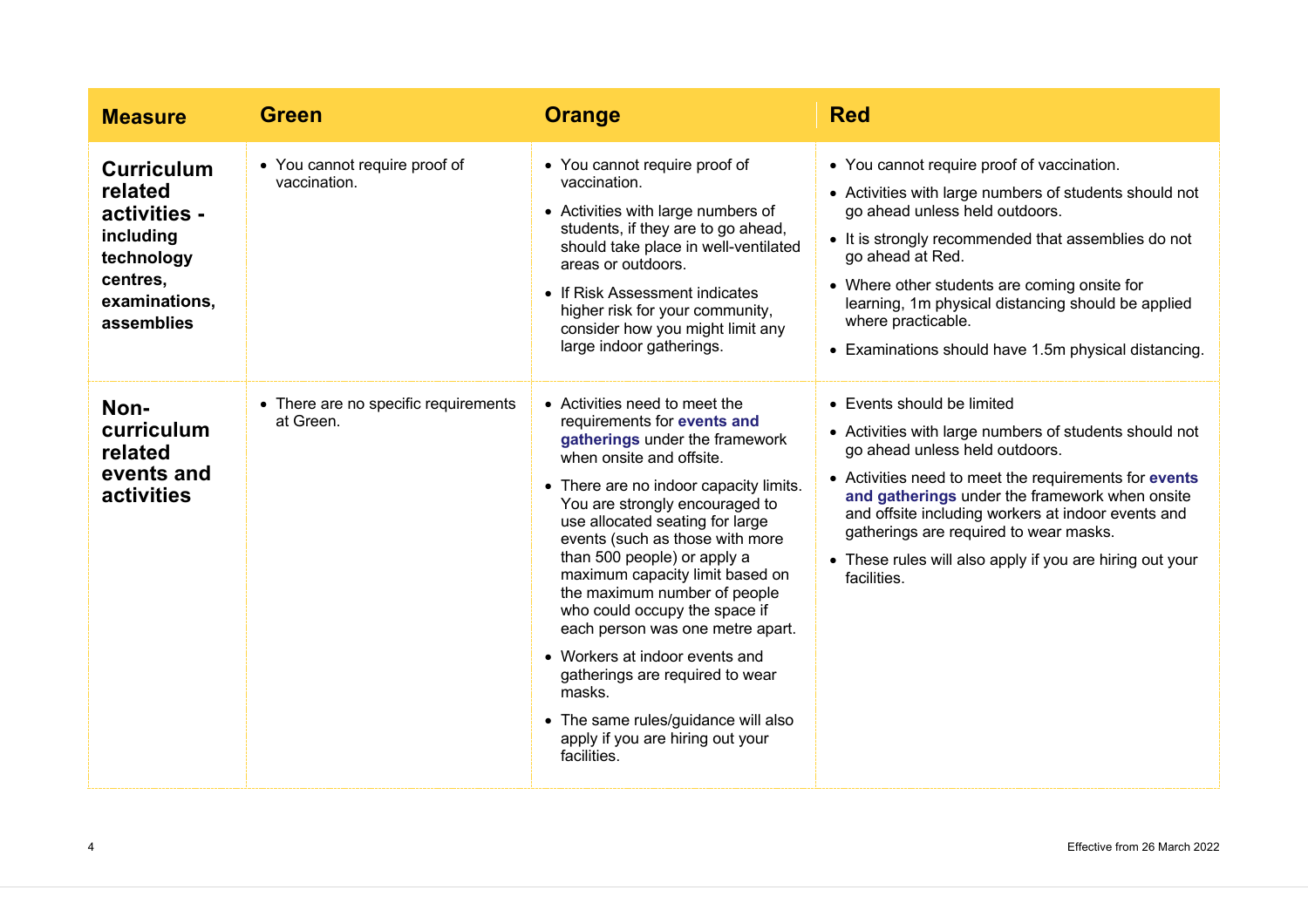| <b>Measure</b>                                                          | <b>Green</b>                                                                                                                                                                                                                        | <b>Orange</b>                                                                                                                                                                                                                                                                                                                                                                  | <b>Red</b>                                                                                                                                                                                                                                                                                                                                                                                             |
|-------------------------------------------------------------------------|-------------------------------------------------------------------------------------------------------------------------------------------------------------------------------------------------------------------------------------|--------------------------------------------------------------------------------------------------------------------------------------------------------------------------------------------------------------------------------------------------------------------------------------------------------------------------------------------------------------------------------|--------------------------------------------------------------------------------------------------------------------------------------------------------------------------------------------------------------------------------------------------------------------------------------------------------------------------------------------------------------------------------------------------------|
| <b>External</b><br>students<br>onsite for<br>inter-school<br>activities | • Students from other schools are<br>permitted to be on site and must<br>follow all health measures.                                                                                                                                | • Students from other schools are<br>permitted to be on site and must<br>follow all health measures.<br>• Large gatherings should be held<br>outdoors or in well ventilated<br>spaces<br>• For non-curriculum related<br>activities, schools should follow<br>any rules and guidance for events<br>and gatherings.                                                             | • No external students onsite for non-curriculum<br>related inter-school activities.<br>• For curriculum related activities, if they do go ahead,<br>physical distancing of 1 metre should be observed<br>wherever practical.                                                                                                                                                                          |
| <b>Visitors</b>                                                         | • There are no restrictions, on<br>numbers of visitors on site, but<br>they should be captured in a visitor<br>register as is normal practice.<br>• They must also meet any other<br>health requirements applicable at<br>the time. | • There are no restrictions, on<br>numbers of visitors on site, but<br>they should be captured in a visitor<br>register as is normal practice.<br>• All visitors, including parents and<br>caregivers, if they do come onsite,<br>are strongly encouraged to wear a<br>mask when indoors.<br>• They must also meet any other<br>health requirements applicable at<br>the time. | • No non-essential visitors on site.<br>• All visitors, including parents and caregivers, if they<br>do come onsite are required to wear a mask when<br>inside<br>• Consider how you might monitor entrances to<br>minimise non-essential visitors from coming on site.<br>One entry point may be the most practical way to<br>manage visitors, coupled with staggered starts to<br>reduce congestion. |
| Music,<br>instruments.<br>singing etc.                                  | • Practices and rehearsals can go<br>ahead - physical distancing of one<br>metre is recommended where<br>practicable especially for higher<br>risk activities such as singing and<br>using wind instruments.                        | • Practices and rehearsals can go<br>ahead – physical distancing of one<br>metre is recommended where<br>practicable especially for higher<br>risk activities such as singing and<br>using wind instruments.                                                                                                                                                                   | • Singing or using wind instruments should be held<br>outdoors where possible as are a higher risk for<br>transmission. If holding these activities indoors, it<br>must be in a well-ventilated space and participants<br>should be 2 metres apart.                                                                                                                                                    |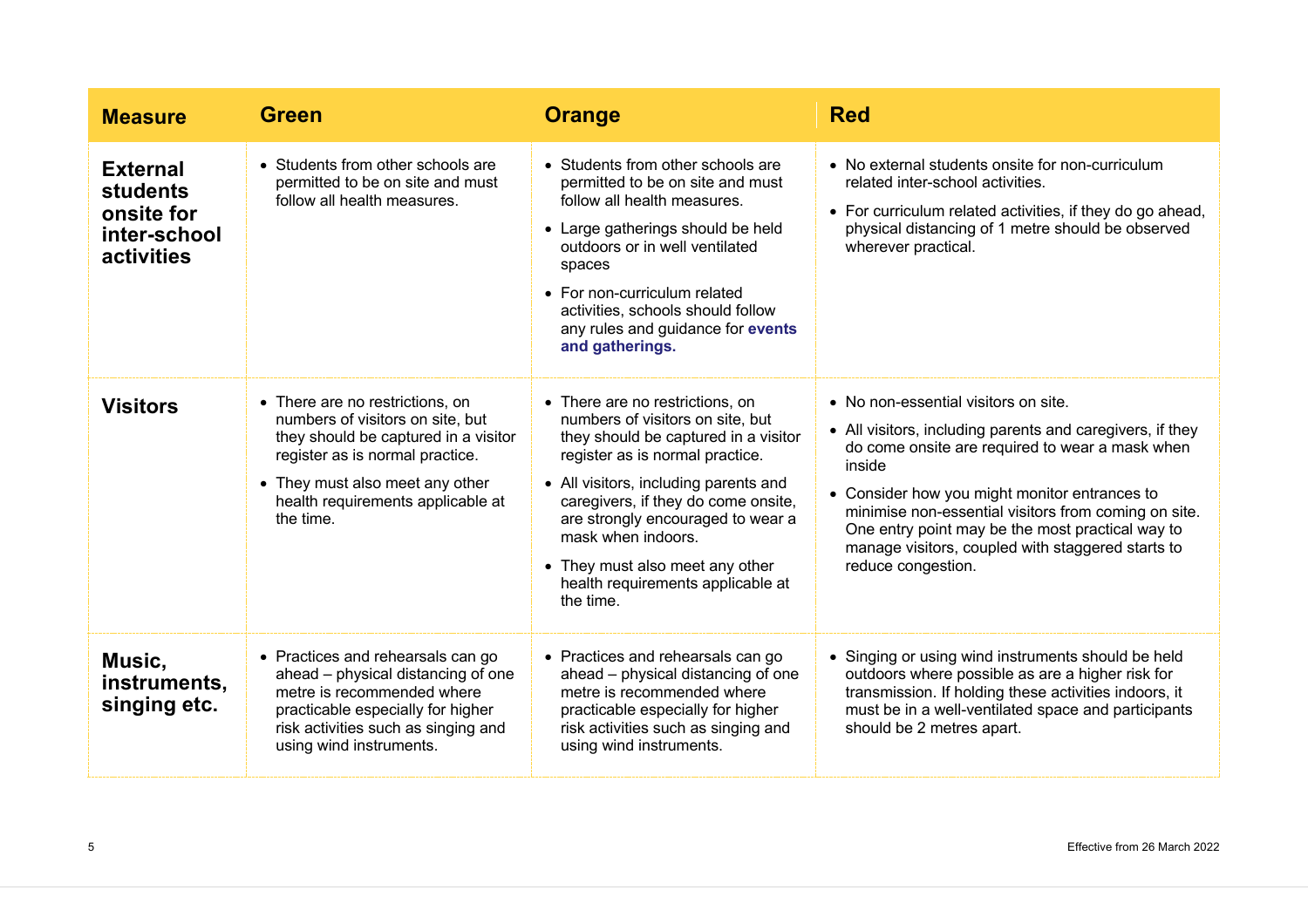| <b>Measure</b>                                                                                                                                                                    | <b>Green</b>                                                                                                                                                                                                                                                                                                                              | <b>Orange</b>                                                                                                                                                                                                                                                                                                                             | <b>Red</b>                                                                                                                                                                                                                                                                                                                                                                 |
|-----------------------------------------------------------------------------------------------------------------------------------------------------------------------------------|-------------------------------------------------------------------------------------------------------------------------------------------------------------------------------------------------------------------------------------------------------------------------------------------------------------------------------------------|-------------------------------------------------------------------------------------------------------------------------------------------------------------------------------------------------------------------------------------------------------------------------------------------------------------------------------------------|----------------------------------------------------------------------------------------------------------------------------------------------------------------------------------------------------------------------------------------------------------------------------------------------------------------------------------------------------------------------------|
| <b>Support</b><br>services and<br>agencies on<br>site<br>Eg, Ministry of<br>Education,<br><b>Education Review</b><br>Office, NZQA,<br>Police, Fire, Mobile<br><b>Dental units</b> | • There are no restrictions, but they<br>should be captured in a visitor<br>register as is normal practice.<br>• They must also meet any other<br>health requirements applicable at<br>the time.                                                                                                                                          | • There are no restrictions, but they<br>should be captured in a visitor<br>register as is normal practice.<br>• They must also meet any other<br>health requirements applicable at<br>the time.                                                                                                                                          | • Essential services should continue onsite including<br>learning support services and other essential<br>Ministry functions<br>• Minimise attendance on site for non-essential<br>services as much as possible.<br>• Those on site should be captured in a visitor register<br>as is normal practice.                                                                     |
| <b>Teaching</b><br>across<br>schools and<br>groups                                                                                                                                | • Staff can work across more than<br>one group/class of students within<br>the school.<br>• Staff such as itinerant music<br>teachers and relief teachers will be<br>able to work across different<br>schools.<br>• As with all staff, they should<br>closely monitor for symptoms, stay<br>home if unwell, get tested if<br>symptomatic. | • Staff can work across more than<br>one group/class of students within<br>the school.<br>• Staff such as itinerant music<br>teachers and relief teachers will be<br>able to work across different<br>schools.<br>• As with all staff, they should<br>closely monitor for symptoms, stay<br>home if unwell, get tested if<br>symptomatic. | • Minimise as much as possible, staff working across<br>groups/classes of students.<br>• Staff such as itinerant music teachers and relief<br>teachers should avoid working across different<br>schools, if possible.<br>• As with all staff, they should closely monitor for<br>symptoms, stay home if unwell, get tested if<br>symptomatic, use the COVID-19 tracer app. |
| <b>Libraries</b>                                                                                                                                                                  | • Operate as normal.                                                                                                                                                                                                                                                                                                                      |                                                                                                                                                                                                                                                                                                                                           |                                                                                                                                                                                                                                                                                                                                                                            |
| <b>Shared</b><br>supplies                                                                                                                                                         | • Shared supplies and equipment can be used if students and staff are undertaking regular hand washing and staying away if sick.                                                                                                                                                                                                          |                                                                                                                                                                                                                                                                                                                                           |                                                                                                                                                                                                                                                                                                                                                                            |